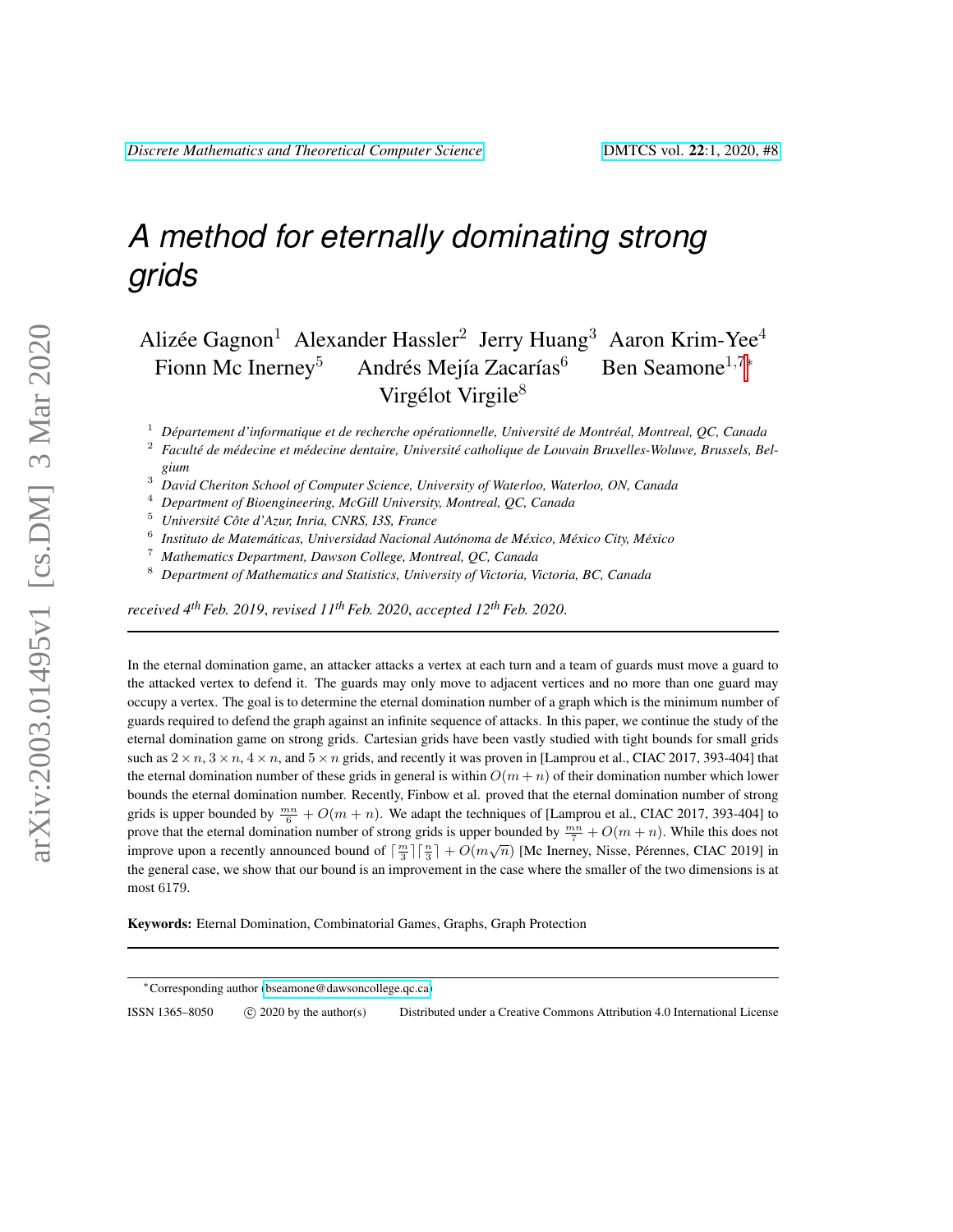### 1 Introduction

### *1.1 Background*

The graph security model of eternal domination was introduced in the 1990's with the study of the military strategy of Emperor Constantine for defending the Roman Empire in a mathematical setting [\[AF95,](#page-9-0) [Rev97,](#page-10-0) [RR00,](#page-10-1) [Ste99\]](#page-10-2). The problem which is studied in these papers, roughly put, is how to defend a network of cities with a limited number of armies at your disposal in such a way that an army can always move to defend against an attack by invaders and do so for any sequence of attacks. In the original version of eternal domination (also called "infinite order domination"  $[BCG^+04]$  $[BCG^+04]$  and "eternal security"[\[GHH05\]](#page-9-2) in earlier works),  $k$  guards are placed on the vertices of a graph  $G$  so that they form a dominating set. An infinite sequence of vertices is then revealed one at a time (called "attacks"). After each attack, a single guard is allowed to move to the attacked vertex. If, after each attack, the guards maintain a dominating set, then we say that k guards eternally dominate G. The minimum k for which k guards can eternally guard  $G$  for any sequence of attacks is called the eternal domination number of  $G$ , and is denoted  $\gamma^{\infty}(G)$ .

A subsequently introduced model, and the one we study here, allows any number of guards to move on their turn. The minimum number of guards required to eternally dominate a graph  $G$  in this model (called the "all-guards move" model) is denoted  $\gamma_{all}^{\infty}(G)$ , and is called the m-eternal domination number of G. Typically, one requires that no two guards occupy the same vertex. If one allows more one guard to occupy a vertex at a given time, then the corresponding parameter typically appears in the literature as  $\gamma_{all}^{*\infty}(G)$ ; we do not consider this model here. For more variants and a background on results related to eternal domination, the reader is referred to [\[KM16\]](#page-10-3). We also point out that eternal domination can also be considered a special case of the Spy Game, where an attacker (spy) moves at speed s on the graph, while the guards are said to "control" the spy if one is distance at most  $d$  from the spy at the end of their turn (see *e.g.*, [\[CMM](#page-9-3)<sup>+</sup>18, [CMINP20\]](#page-9-4)). Eternal domination is then the special case of the Spy Game with  $s = \text{diam}(G)$  and  $d = 0$ .

#### *1.2 Recent results*

As mentioned, we consider only the "all guards move" model. The cases of paths and cycles for this variant of the game are trivial. In [\[KM09\]](#page-10-4), a linear-time algorithm is given to determine  $\gamma_{all}^{\infty}(T)$  for all trees T. In [\[BSL15\]](#page-9-5), the eternal domination game was solved for proper interval graphs. In recent years, significant effort has been made in an attempt to determine the eternal domination number of Cartesian grids,  $\gamma_{all}^{\infty}(P_n \Box P_m)$  (see Figure [1\)](#page-2-0). Exact values were determined for  $2 \times n$  Cartesian grids in [\[FMvB15,](#page-9-6) [GKM13\]](#page-9-7) and  $4 \times n$  Cartesian grids in [\[BFM13\]](#page-9-8). Bounds for  $3 \times n$  Cartesian grids were obtained in [\[FMvB15\]](#page-9-6) and improved in [\[DM17\]](#page-9-9), and exactly values for all  $n$  were recently provided in [\[FvB20\]](#page-9-10). Bounds for  $5 \times n$  Cartesian grids were given in [\[vBvB16\]](#page-10-5). For general  $m \times n$  Cartesian grids, it is clear that  $\gamma_{all}^{\infty}(P_n \Box P_m)$  must be at least the domination number,  $\gamma(P_n \Box P_m)$ , and so by the result in [\[GPRT11\]](#page-9-11) it follows that  $\gamma_{all}^{\infty}(P_n \Box P_m) \geq \lfloor \frac{(n-2)(m-2)}{5} \rfloor - 4$ . The best known upper bound for  $\gamma_{all}^{\infty}(P_n \Box P_m)$  was determined in [\[LMS19\]](#page-10-6), where it was shown that  $\gamma_{all}^{\infty}(P_n \Box P_m) \le \frac{mn}{5} + O(m+n)$ , thus showing that  $\gamma_{all}^{\infty}$  is within  $O(m + n)$  of the domination number.

Recently, Finbow et al. studied the eternal domination game on strong grids,  $P_n \boxtimes P_m$ , which are, roughly, Cartesian grids where the diagonal edges exist (also known as "king" graphs)(see Figure [1\)](#page-2-0). They obtained an upper bound of  $\frac{mn}{6} + O(m+n)$  for the eternal domination number of  $P_n \boxtimes P_m$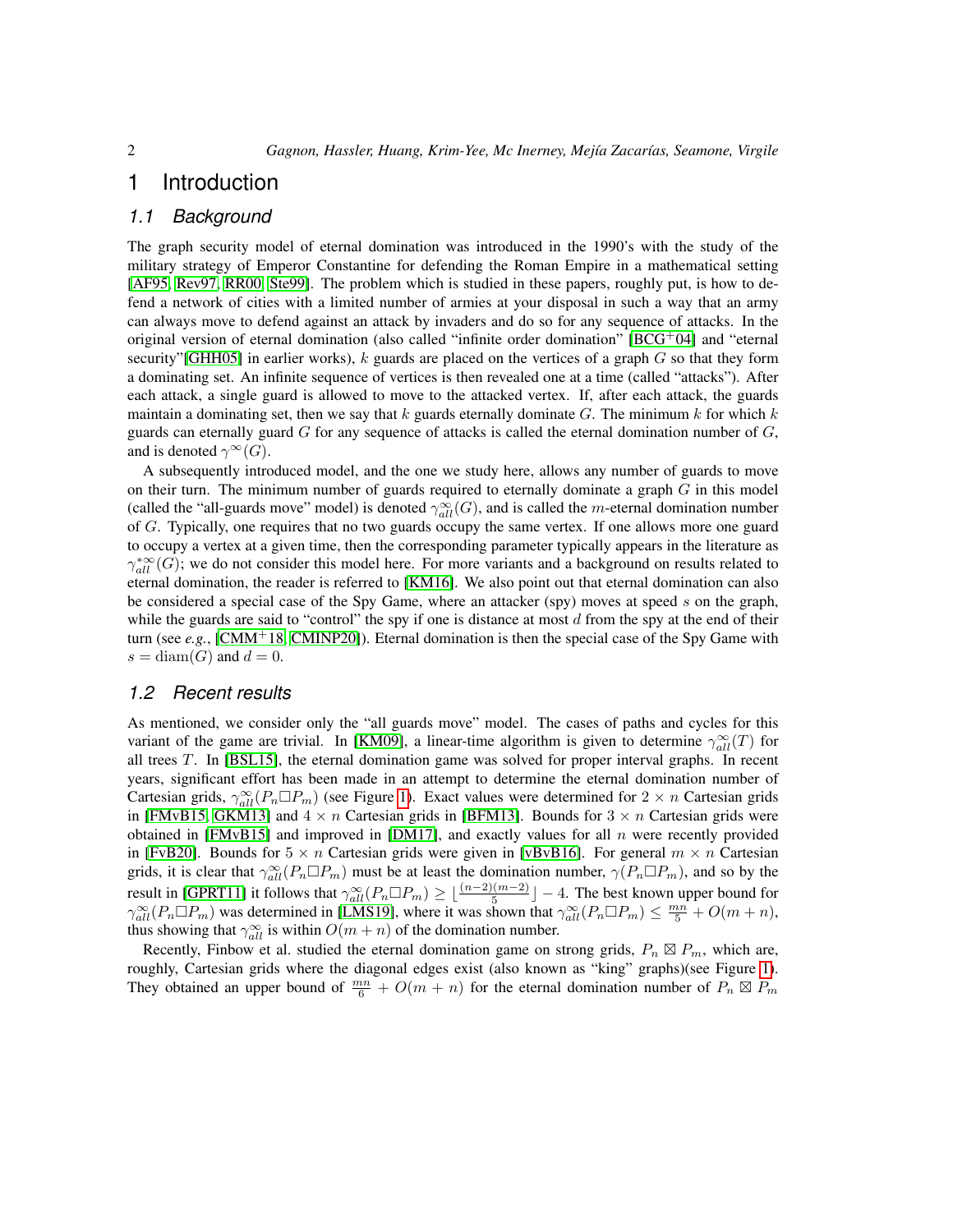<span id="page-2-0"></span>

Fig. 1: The Cartesian grid  $P_4 \square P_4$  (left) and strong grid  $P_4 \boxtimes P_4$  (right).

[\[CWCF](#page-9-12)<sup>+</sup>]. Note that it is trivially known that  $\gamma(P_n \boxtimes P_m) = \lceil \frac{m}{3} \rceil \lceil \frac{n}{3} \rceil$ . During the preparation of this paper, a parallel work announced the following general lower and upper bounds of  $\lfloor \frac{n}{3} \rfloor \lfloor \frac{m}{3} \rfloor + \Omega(n+m) \le$  $\gamma_{all}^{\infty}(P_n \boxtimes P_m) \leq \lceil \frac{m}{3} \rceil \lceil \frac{n}{3} \rceil + O(m\sqrt{n})$ , where  $n \leq m$ , and thus showing, for large enough values of n and m, that  $\gamma_{all}^{\infty}(P_n \boxtimes P_m) \approx \gamma(P_n \boxtimes P_m)$  (up to low order terms) [\[MINP19\]](#page-10-7).

### *1.3 Our results*

We show that  $\gamma_{all}^{\infty}(P_n \boxtimes P_m) \leq \frac{mn}{7} + O(m+n)$  for all integers  $n, m \geq 9$  by adapting the techniques used in [\[LMS19\]](#page-10-6). In Section 2, we establish the basic strategy used in the proofs which follow. It can loosely be thought of as a strategy where the grid is partitioned into subgrids, guards which occupy the corners of  $8 \times 8$  grids stay in place, while the guards on the interior of the grid rotate in such a way that a symmetric configuration to the original is obtained. In Section 3, we show that this strategy easily works for the infinite Cartesian grid, and obtain the main result of the paper in Section 4. Finally, in Section 5, we compare our results with those reported in [\[MINP19\]](#page-10-7). In the spirit of the aforementioned papers focused on "skinny" Cartesian grids (those where the smallest dimension is bounded by or is equal to some constant), we show that the strategy presented here gives a better upper bound for  $\gamma_{all}^{\infty}(P_n \boxtimes P_m)$ in the case where  $n \leq m$  and n is at most some constant. We also believe that the strategy presented is interesting in its own right and could provide a path for analysis of strong grids in higher dimensions.

### 2 Notations and the *Alternating* strategy

We begin by formally defining the graph  $P_n \boxtimes P_m$ . Let  $V(P_n) = \{0, ..., n-1\}$  and  $V(P_m) =$  $\{0,\ldots,m-1\}$ . Then, each vertex in  $P_n \boxtimes P_m$  is an ordered pair  $(i, j)$ , and two vertices  $(i_1, j_1)$  and  $(i_2, j_2)$  are adjacent if and only if  $\max\{|i_2 - i_1|, |j_2 - i_j|\} = 1$  (see Figure [1\)](#page-2-0).

In order to eternally dominate  $P_n \boxtimes P_m$ , we consider a strategy that cycles through two families of dominating sets, D and D' (see Figure [2\)](#page-3-0). Let D be a set of vertices in  $P_n \boxtimes P_m$  with the property that if  $(i, j)$  is in D then so are  $(i + 2, j + 1)$  and  $(i - 1, j + 3)$ . This definition implies that D has a periodic nature, where every seventh vertex in a row or column of  $P_n \boxtimes P_m$  contains a vertex in D. Hence, D can be viewed as a dominating set that contains the vertices  $(i + 2k + 7l, j + k + 7l)$  and  $(i + k + 7l, j - 3k + 7l)$  for some  $i, j \ge 0$  and all integers k, l such that the resulting vertices have an x-coordinate and a y-coordinate greater than or equal to zero. Similarly,  $D'$  is the dominating set that contains the vertices  $(i + k + 7l, j + 3k + 7l)$  and  $(i + 2k + 7l, j - k + 7l)$  for some  $i, j \ge 0$  and all integers  $k, l$  such that the resulting vertices have an x-coordinate and a y-coordinate greater than or equal to zero.

If the guards are in a  $D$  configuration, then the strategy for the guards is to have one guard move to the attacked vertex and for the rest of the guards to move accordingly to move into a  $D'$  configuration and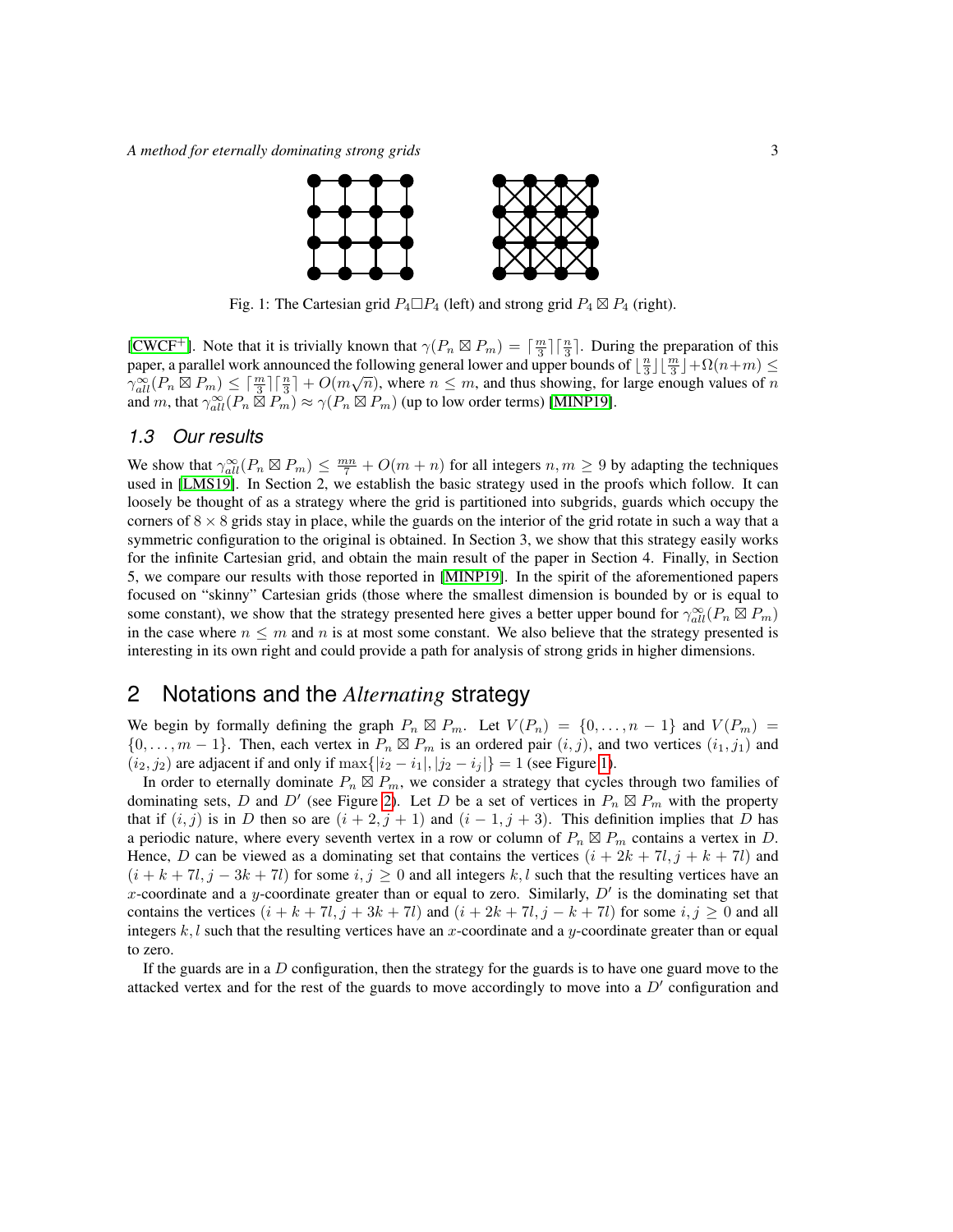vice versa. For most attacks on the interior of the grid, only one response is possible. However, if the guards occupy a D or D' configuration that contains  $(i, j)$ , then  $(i-1, j)$  and  $(i+1, j)$  are adjacent to two guards (assuming  $(i, j)$  is far enough from the borders of the grid). In the case where one of these vertices is attacked, the guard that is diagonally adjacent will defend against the attack (not the guard at  $(i, j)$ ). Due to the guards alternating between two families of configurations  $D$  and  $D'$ , we call this strategy, the *Alternating* strategy.

In the *Alternating* strategy, there are *anchor* guards which do not move from their vertices after an attack and they are determined by which vertex is attacked and the current configuration of the guards. Essentially, the anchor guards occupy the corners of  $8 \times 8$  subgrids inside which the other guards move to protect against attacks and alternate to the next configuration.

<span id="page-3-0"></span>

Fig. 2: Snapshot of a  $10 \times 10$  subgrid of a much larger grid, showing the positions of the guards in a  $D$  (left) and a  $D'$  (right) configuration.

## 3 Eternally dominating  $P_\infty \boxtimes P_\infty$

**Theorem 1.** The Alternating strategy eternally dominates  $P_{\infty} \boxtimes P_{\infty}$ .

**Proof:** Consider the guards initially beginning in a  $D$  configuration (where now coordinates are permitted to be any integer). We will show how the guards can move to a  $D'$  configuration containing the attacked vertex for all possible attacks (within symmetry). We omit the proof of the movements of the guards from a  $D'$  configuration to a  $D$  configuration that contains the attacked vertex as it is analogous to the movements in the opposite direction.

Due to symmetry, we only have to analyse the eight possible attacks on the vertices adjacent to a guard that occupies  $(i, j)$ . We only consider the movements of the guards in the corresponding  $8 \times 8$  subgrid of the attacked vertex as the remaining subgrids will all be symmetric to this one and so, the movements of the guards as well. Finally, we only have to analyze four of the eight possible attacks since an attack at  $(i + 1, j)$  is symmetric to an attack at  $(i - 1, j - 1)$ , an attack at  $(i + 1, j + 1)$  is symmetric to an attack at  $(i-1, j)$ , an attack at  $(i-1, j+1)$  is symmetric to an attack at  $(i+1, j-1)$ , and an attack at  $(i, j+1)$ is symmetric to an attack at  $(i, j - 1)$ .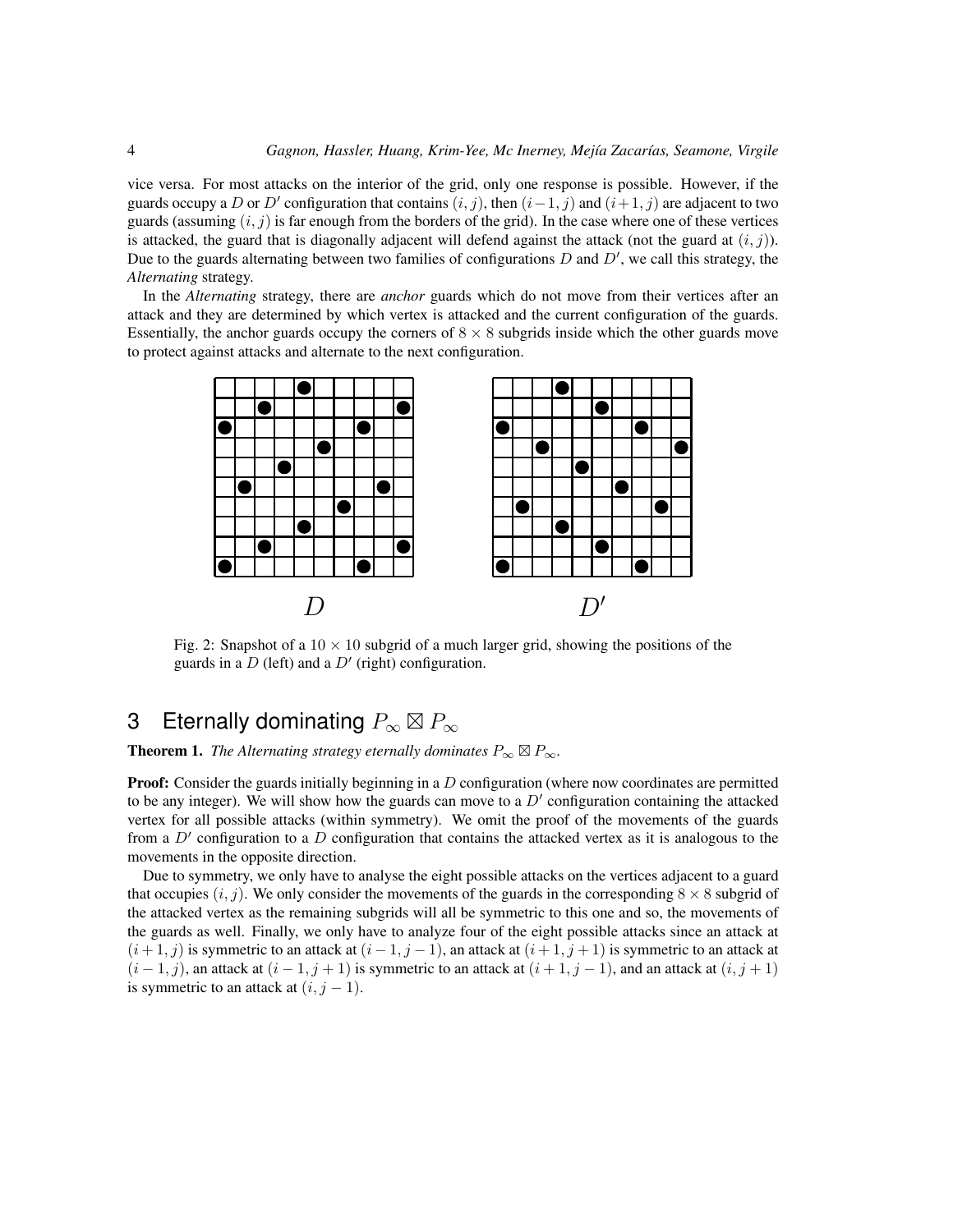<span id="page-4-0"></span>*A method for eternally dominating strong grids* 5

| Attacked vertex | Anchor vertices                                              | Guard movements                                                                                                                                                                                                                    |  |  |  |
|-----------------|--------------------------------------------------------------|------------------------------------------------------------------------------------------------------------------------------------------------------------------------------------------------------------------------------------|--|--|--|
| $(i, j - 1)$    | $(i-1, j+3)$<br>$(i-1,j-4)$<br>$(i+6, j+3)$<br>$(i+6,j-4)$   | $(i, j) \rightarrow (i, j-1)$<br>$(i+1, j-3) \rightarrow (i+2, j-2)$<br>$(i+3, j-2) \rightarrow (i+4, j-3)$<br>$(i+5, j-1) \rightarrow (i+5, j)$<br>$(i+4, j+2) \rightarrow (i+3, j+1)$<br>$(i+2,j+1) \rightarrow (i+1,j+2)$       |  |  |  |
| $(i+1,j-1)$     | $(i-4,j+5)$<br>$(i-4,j-2)$<br>$(i+3, j+5)$<br>$(i+3,j-2)$    | $(i, j) \rightarrow (i + 1, j - 1)$<br>$(i+2, j+1) \rightarrow (i+2, j+2)$<br>$(i+1, j+4) \rightarrow (i, j+3)$<br>$(i-1, j+3) \rightarrow (i-2, j+4)$<br>$(i-3, j+2) \rightarrow (i-3, j+1)$<br>$(i-2, j-1) \rightarrow (i-1, j)$ |  |  |  |
| $(i+1, j)$      | $(i-3, j+2)$<br>$(i-3, j-5)$<br>$(i+4,j+2)$<br>$(i+4, j-5)$  | $(i, j) \rightarrow (i - 1, j + 1)$<br>$(i+2, j+1) \rightarrow (i+1, j)$<br>$(i+3, j-2) \rightarrow (i+3, j-1)$<br>$(i+1, j-3) \rightarrow (i+2, j-4)$<br>$(i-1, j-4) \rightarrow (i, j-3)$<br>$(i-2, j-1) \rightarrow (i-2, j-2)$ |  |  |  |
| $(i+1,j+1)$     | $(i-2, j-1)$<br>$(i-2, j+6)$<br>$(i+5, j-1)$<br>$(i+5, j+6)$ | $(i, j) \to (i + 1, j + 1)$<br>$(i+2, j+1) \rightarrow (i+3, j)$<br>$(i+4, j+2) \rightarrow (i+4, j+3)$<br>$(i+3, j+5) \rightarrow (i+2, j+4)$<br>$(i+1, j+4) \rightarrow (i, j+5)$<br>$(i-1, j+3) \rightarrow (i-1, j+2)$         |  |  |  |

Tab. 1: Movements of guards from a D to a D' configuration in the  $8 \times 8$  subgrid corresponding to all possible attacks (less symmetric cases).

It is easy to verify that the guards' movements are possible and that they transition into a  $D'$  configuration after each attack (see Figure [3\)](#page-5-0). Since the grid is infinite, there are an infinite number of guards occupying the vertices of a  $D$  or  $D'$  configuration and so, any time a guard is required to move to a vertex by the *Alternating* strategy, he will always exist and, from Table [1](#page-4-0) and Figure [3,](#page-5-0) we know the guards will always transition from  $D$  to  $D'$  or vice versa with the attacked vertex occupied. Thus, the guards can clearly do this strategy indefinitely and hence, they eternally dominate  $P_{\infty} \boxtimes P_{\infty}$ .  $\Box$ 

## 4 Eternally dominating  $P_n \boxtimes P_m$

We proceed to the case where the grid is finite and show that for  $n, m \geq 9$ ,  $\gamma_{all}^{\infty}(P_m \boxtimes P_n) \leq \frac{mn}{7}$  +  $O(m + n)$ . In order to facilitate obtaining an exact value for the  $O(m + n)$  term, we consider different cases which depend on the divisibility of n and m. We first provide a strategy for the finite grid  $P_n \boxtimes P_m$ when  $n \equiv m \equiv 2 \pmod{7}$  and  $n, m \geq 9$ , which utilizes the *Alternating* strategy with an adjustment to deal with the borders of the grid. We then generalize this strategy to any  $n \times m$  grid for  $n, m \geq 9$  by employing two disjoint strategies.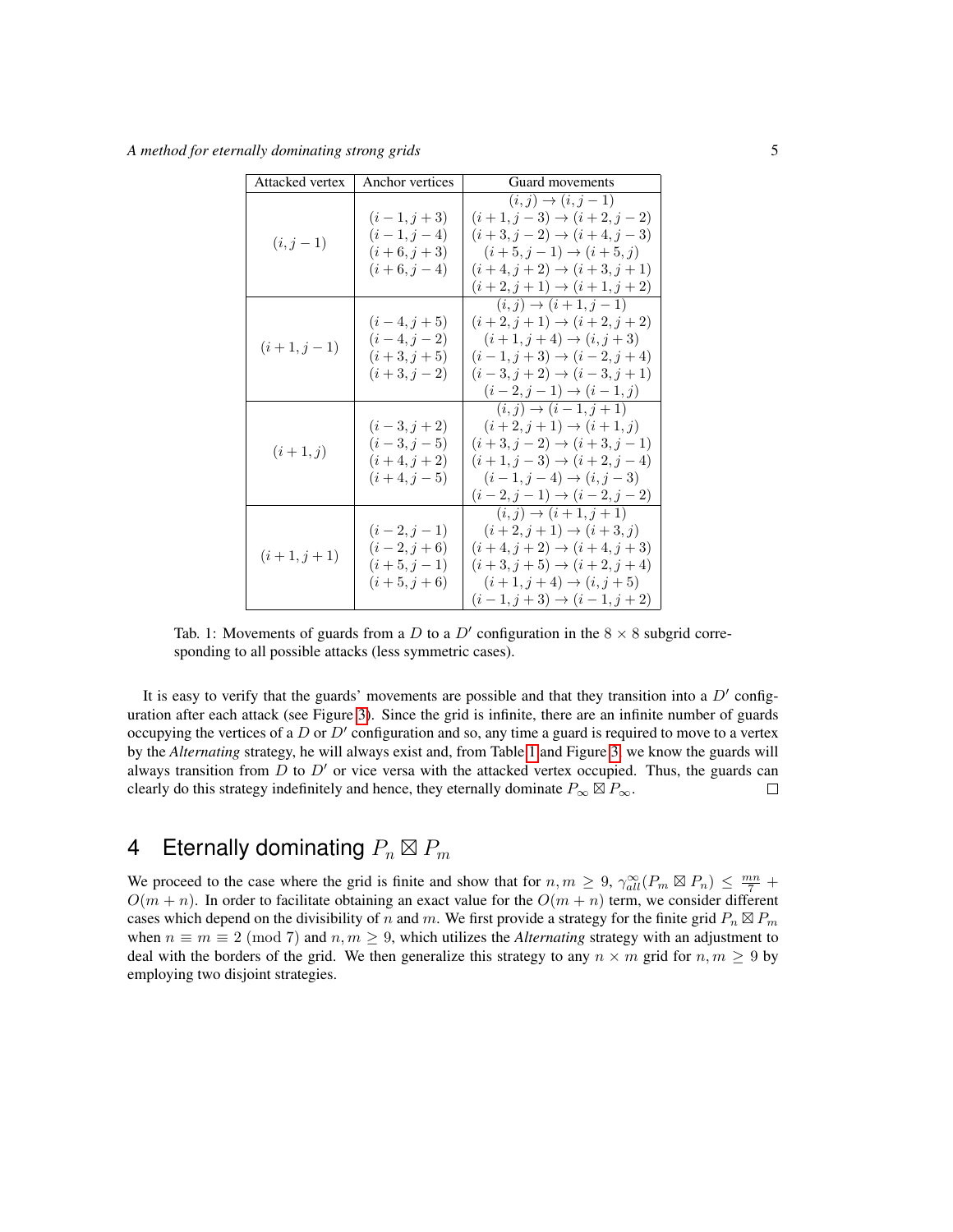<span id="page-5-0"></span>

Fig. 3: Movements of guards from a D to a D' configuration in the  $8 \times 8$  subgrid corresponding to all possible attacks (less symmetric cases). The black guard occupies vertex  $(i, j)$  and the four anchor guards are the guards in the corners.

<span id="page-5-1"></span>**Theorem 2.** For any two integers  $n, m \ge 9$  such that  $n \equiv m \equiv 2 \pmod{7}$ ,  $\gamma_{all}^{\infty}(P_m \boxtimes P_n) \le \frac{mn}{7} + \gamma_{all}^{\infty}(P_m \boxtimes P_n)$  $\frac{8}{7}(m+n-1)$ .

**Proof:** We use the fact that  $n \equiv m \equiv 2 \pmod{7}$  to reduce the analysis of the guards' strategy to the case of a 9 × 9 grid. Essentially, the non-border vertices can be partitioned into  $\frac{(n-2)(m-2)}{7}$  7 × 7 subgrids since  $n \equiv m \equiv 2 \pmod{7}$ . We place one guard in each of the corners of the  $n \times m$  grid and these guards never move. Finally, we can partition the sides of the grid (not including the corners) into paths of seven vertices.

We implement the *Alternating* strategy in all of the  $7 \times 7$  subgrids which means they will all have identical configurations. Hence, we can focus just on the case of the  $7 \times 7$  subgrids that touch the border vertices of the grid to ensure that the guards from the border can move into these grids when needed. Thus, we contract the  $n \times m$  grid into a  $9 \times 9$  grid and show a winning strategy for the guards there which ensures the borders of the  $n \times m$  grid will be protected symmetrically for each of the paths of seven vertices that make up the borders and that the  $7 \times 7$  subgrids adjacent to the borders are symmetric to all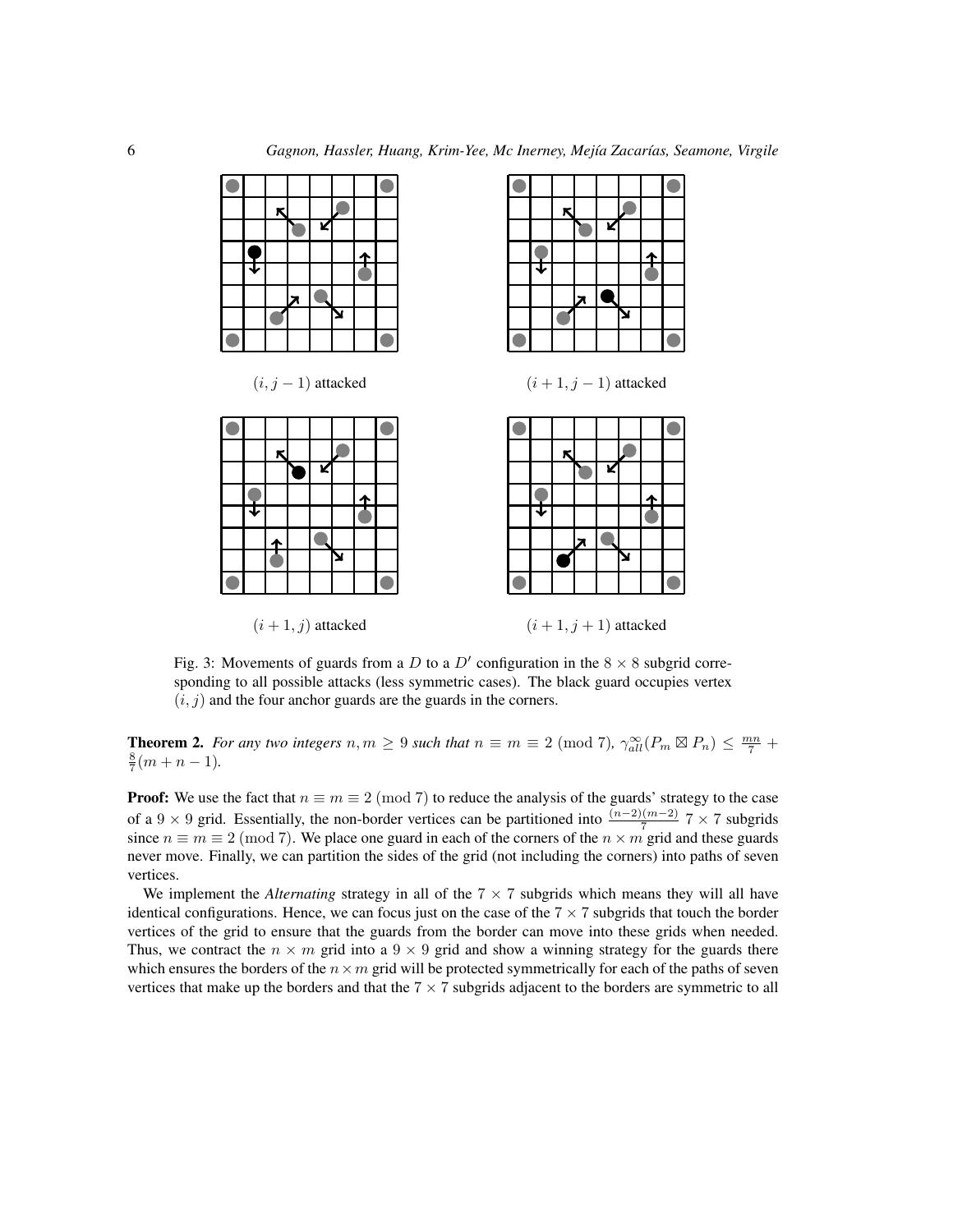#### *A method for eternally dominating strong grids* 7

the other  $7 \times 7$  subgrids. This strategy can then be easily "translated" to any of the  $7 \times 7$  subgrids that touch the border vertices to gain a global strategy.

We show a winning strategy for the guards in the  $9 \times 9$  grid where four guards remain in the corners indefinitely, five guards occupy each of the paths of seven vertices in between the corners (on the borders of the grid), and seven guards from the *Alternating* strategy occupy the 7 × 7 subgrid in the middle (see Figure [4\)](#page-6-0). The five guards on each of the paths of seven vertices initially occupy the five central vertices, leaving the leaves empty. If any border vertices get attacked, then they must be one of the leaves of the paths of seven vertices and the closest guard on the corresponding path moves to the attacked vertex. The remaining four guards on the same path stay still, as well as all seven of the guards in the interior of the grid, and the guards on each of the other paths move to a symmetric formation as the path that was attacked. Any subsequent attack on a border vertex is dealt with in the same fashion, *i.e.*, if the other leaf is attacked, then the guards on the path move into a symmetric formation with one guard on the attacked leaf and the other four guards occupying a sequence of four vertices non-adjacent to the fifth guard and not including any leaf. If an attack occurs on a non-leaf vertex of the path, then the five guards move back into their initial formation which includes neither of the leaves. Note that the interior guards never move if a border vertex is attacked and the guards on each of the paths are in symmetric positions.

Now, for each guard the *Alternating* strategy requires to move in from a border vertex, it requires a guard to move out from the interior vertices. The exchange is easy to facilitate since the guard moving out of the interior will always move onto the same border path that the guard moving in to the interior previously occupied. In all three of the possible configurations of the guards on the border vertices, the guards occupy a dominating set of the row or column of vertices adjacent to them in the  $7 \times 7$  subgrid. Hence, there is a guard available to move to whichever vertex requires a guard to move to it and the guard leaving the interior can always move onto the border path as the guards can easily maneuver to leave an adjacent vertex empty for him while maintaining one of the three formations.

<span id="page-6-0"></span>Thus, the *Alternating* strategy with the extra guards on the borders of the grid, eternally dominates  $P_m \boxtimes P_n$ . This strategy uses  $\frac{(n-2)(m-2)}{7} + (2)\frac{5}{7}(m-2+n-2) + 4 = \frac{mn}{7} + \frac{8}{7}(m+n-1)$  guards which gives our result.  $\Box$ 

|  |   | $\bullet\bullet\bullet\bullet\bullet$ |                                               |  |  |
|--|---|---------------------------------------|-----------------------------------------------|--|--|
|  |   |                                       |                                               |  |  |
|  |   |                                       |                                               |  |  |
|  |   |                                       |                                               |  |  |
|  |   |                                       |                                               |  |  |
|  |   |                                       |                                               |  |  |
|  |   |                                       |                                               |  |  |
|  |   |                                       |                                               |  |  |
|  | Ò |                                       | $\overline{\bullet \bullet \bullet \bullet }$ |  |  |

Fig. 4: One possible configuration of the guards in the  $9 \times 9$  strong grid with the guards in white in the corners never moving, the guards on the paths of length seven between the corners in black, and the remaining guards in gray.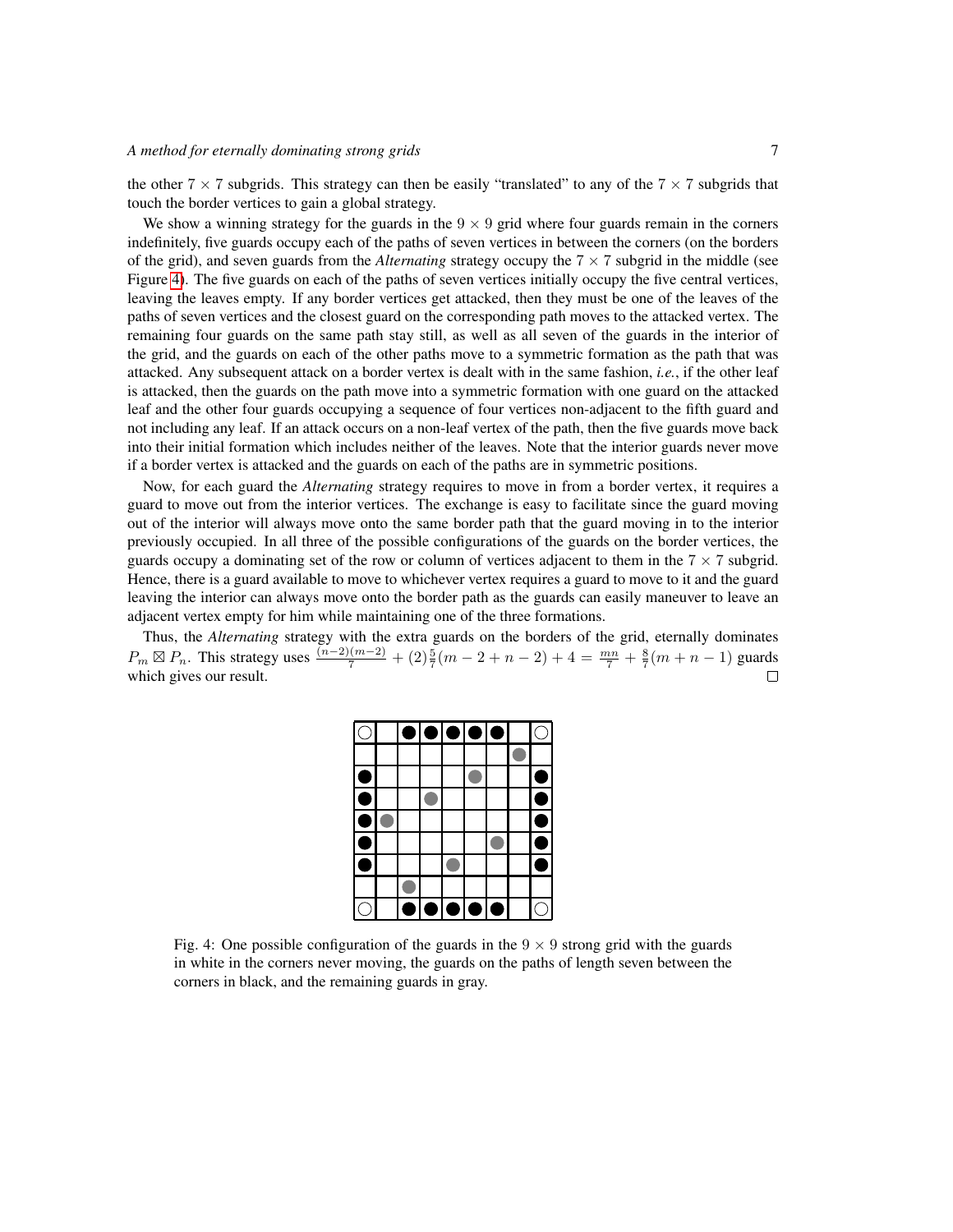We now use Theorem [2](#page-5-1) to prove  $\gamma_{all}^{\infty}(P_m \boxtimes P_n) \leq \frac{mn}{7} + O(m+n)$  for grids in general when  $n, m \geq 9$ and to give exact values of  $O(m+n)$  in these bounds by employing two disjoint strategies as follows. The strategy from Theorem [2](#page-5-1) is used for the largest  $a \times b$  subgrid in the  $n \times m$  grid such that  $a \equiv b \equiv 2 \pmod{7}$ and a separate strategy is used for the remaining unguarded vertices where none of the guards from the two strategies are ever utilised in the other strategy and never occupy a vertex that the other strategy is responsible for protecting.

<span id="page-7-1"></span>**Theorem 3.** For any two integers  $n, m \geq 9$ ,  $\gamma_{all}^{\infty}(P_m \boxtimes P_n) \leq \frac{ab}{7} + \frac{8}{7}(a+b-1) + \alpha \left\lceil \frac{n}{2} \right\rceil + \beta \left\lceil \frac{m}{2} \right\rceil - \alpha \beta$ *where*  $a \equiv b \equiv 2 \pmod{7}$ ,  $0 \leq n - a \leq 6$ ,  $0 \leq m - b \leq 6$ , and

$$
\alpha = \begin{cases}\n0 & if \quad m \mod 7 = 2 \\
1 & if \quad m \mod 7 \in \{3, 4\} \\
2 & if \quad m \mod 7 \in \{5, 6\} \\
3 & if \quad m \mod 7 \in \{0, 1\} \\
\beta = \begin{cases}\n0 & if \quad n \mod 7 = 2 \\
1 & if \quad n \mod 7 \in \{3, 4\} \\
2 & if \quad n \mod 7 \in \{5, 6\} \\
3 & if \quad n \mod 7 \in \{0, 1\}\n\end{cases}\n\end{cases}
$$

**Proof:** The  $\frac{ab}{7} + \frac{8}{7}(a+b-1)$  guards follow the strategy in the proof of Theorem [2](#page-5-1) in the  $a \times b$  subgrid which will include at least one corner of the  $n \times m$  grid. Separately, there remain  $n - a$  columns and  $m - b$  rows to protect which are all found on the same side of the  $n \times m$  grid due to the placement of the  $a \times b$  grid. That is, there are  $n - a$  consecutive remaining columns and  $m - b$  consecutive remaining rows which overlap near one corner of the  $n \times m$  grid (see Figure [5\)](#page-7-0). We can guard the  $m - b$  remaining rows with  $\alpha\left[\frac{n}{2}\right]$  guards, since one guard every two vertices can protect two rows since the two rows are partitioned into disjoint  $K_4$  (plus some remainder due to divisibility) and one guard is assigned to each  $K_4$  which clearly he can protect. Thus, we use  $\lceil \frac{n}{2} \rceil$  guards for every two rows that remain and if there are an odd number of rows remaining, then we use  $\lceil \frac{n}{2} \rceil$  guards to protect the last remaining row. Similarly,  $\beta\lceil \frac{m}{2} \rceil$  corresponds to the number of guards required to protect the  $n - a$  remaining columns. Since we have over-counted by  $\alpha\beta$  overlapping guards, the bound follows.  $\Box$ 

<span id="page-7-0"></span>

Fig. 5: The  $n \times m$  strong grid with the area in white representing the  $a \times b$  subgrid and the area in gray representing the remaining rows and columns.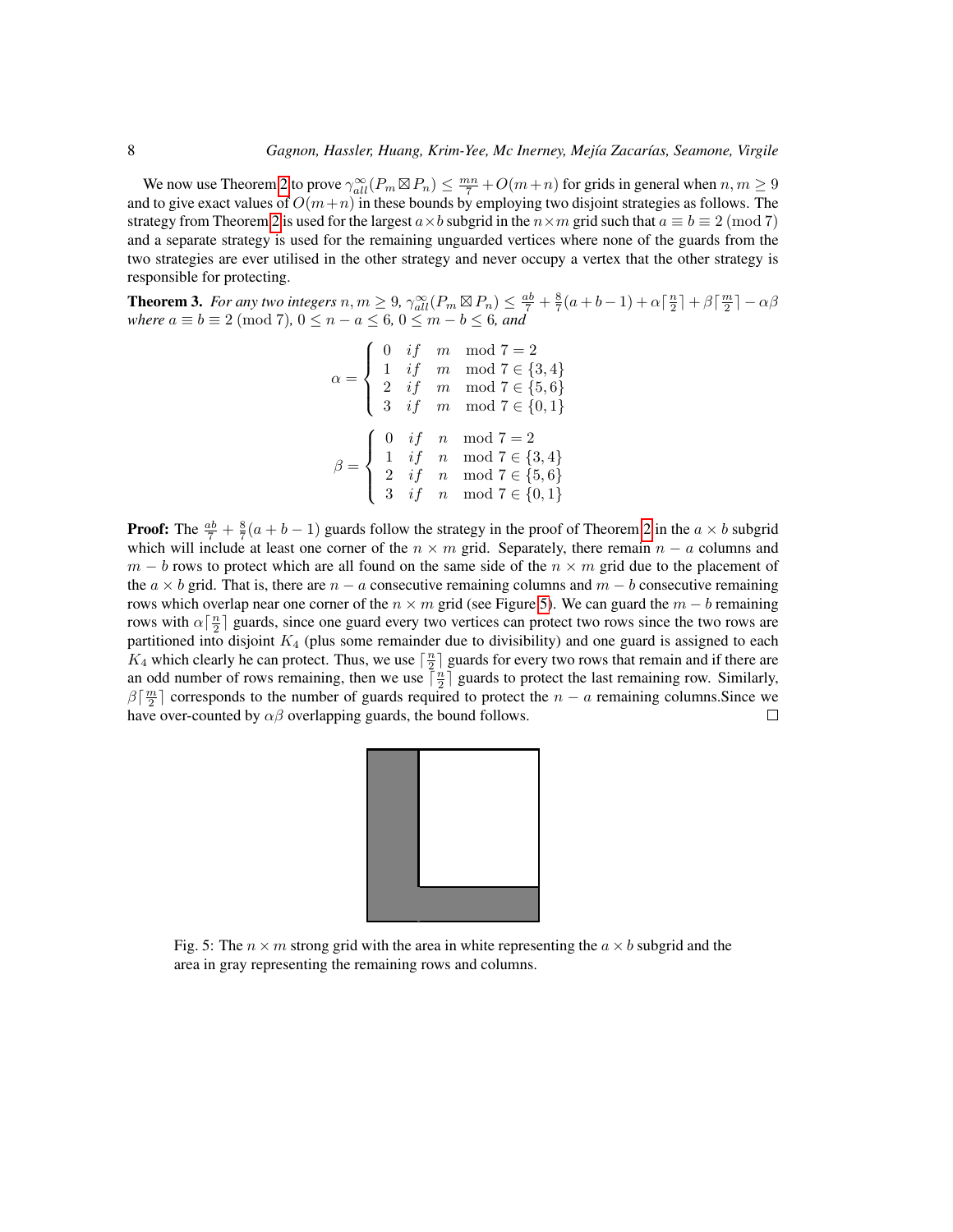*A method for eternally dominating strong grids* 9

Now, we can prove our main result.

**Corollary 4.** *For any two integers*  $n, m \geq 9$ ,  $\gamma_{all}^{\infty}(P_m \boxtimes P_n) \leq \frac{mn}{7} + O(m+n)$ *.* 

Proof: This follows directly from Theorem [3.](#page-7-1)

## 5 Comparison with other bounds

In a parallel work, Mc Inerney, Nisse, and Pérennes [\[MINP19\]](#page-10-7) show that if  $m \ge n$ , then  $\gamma_{all}^{\infty}(P_n \boxtimes P_m) \le \gamma_{all}^{\infty}(P_n \boxtimes P_m)$  $\lceil \frac{m}{3} \rceil \lceil \frac{n}{3} \rceil + O(m\sqrt{n})$ . The general configuration which is maintained is to (a) fill some number of rows and columns with stationary guards so that the dimensions of the remaining  $m^* \times n^*$  grid satisfy necessary divisibility conditions, (b) add additional rows and columns of guards to allow passage of guards around the outside of the subgrid, (c) partition the subgrid into  $m^* \times k$  smaller subgrids, (d) place guards along boundary layers of each subgrid, and (e) place one guard for every nine vertices of the interior of each subgrid in such a way that every attack has a response, transferring guards as need be through the boundary layers.

In the best case (*i.e.*, it is not necessary to fill some rows/columns with guards to ensure the remaining subgrid satisfies divisibility conditions), the bound from [\[MINP19\]](#page-10-7) is

$$
\left(\frac{m-2\alpha}{3\alpha-1}\right)\left(\left\lceil\frac{(n-2)(3\alpha-3)}{9}\right\rceil+2n+6\alpha-6\right)+2\alpha(m+n-2\alpha). \tag{1}
$$

where  $\alpha = \frac{k-2}{3} + 1$  and k is the greatest integer less or equal to  $\sqrt{n}$  for which  $k \equiv 2 \pmod{3}$  (note that  $k > \sqrt{n} - 3$ ).

<span id="page-8-2"></span>The worst case for our bound is when  $\alpha = \beta = 3$ ,  $a = n - 5$ , and  $b = m - 5$ , as this requires packing the most stationary guards around two sides of the grid. This gives

$$
\frac{(m-5)(n-5)}{7} + \frac{8(m+n-11)}{7} + 3\left\lceil \frac{m}{2} \right\rceil + 3\left\lceil \frac{n}{2} \right\rceil - 9. \tag{2}
$$



Fig. 6: Comparison of bounds [\(1\)](#page-8-0) and [\(2\)](#page-8-1); m as horizontal axis, n as vertical axis

<span id="page-8-1"></span><span id="page-8-0"></span> $\Box$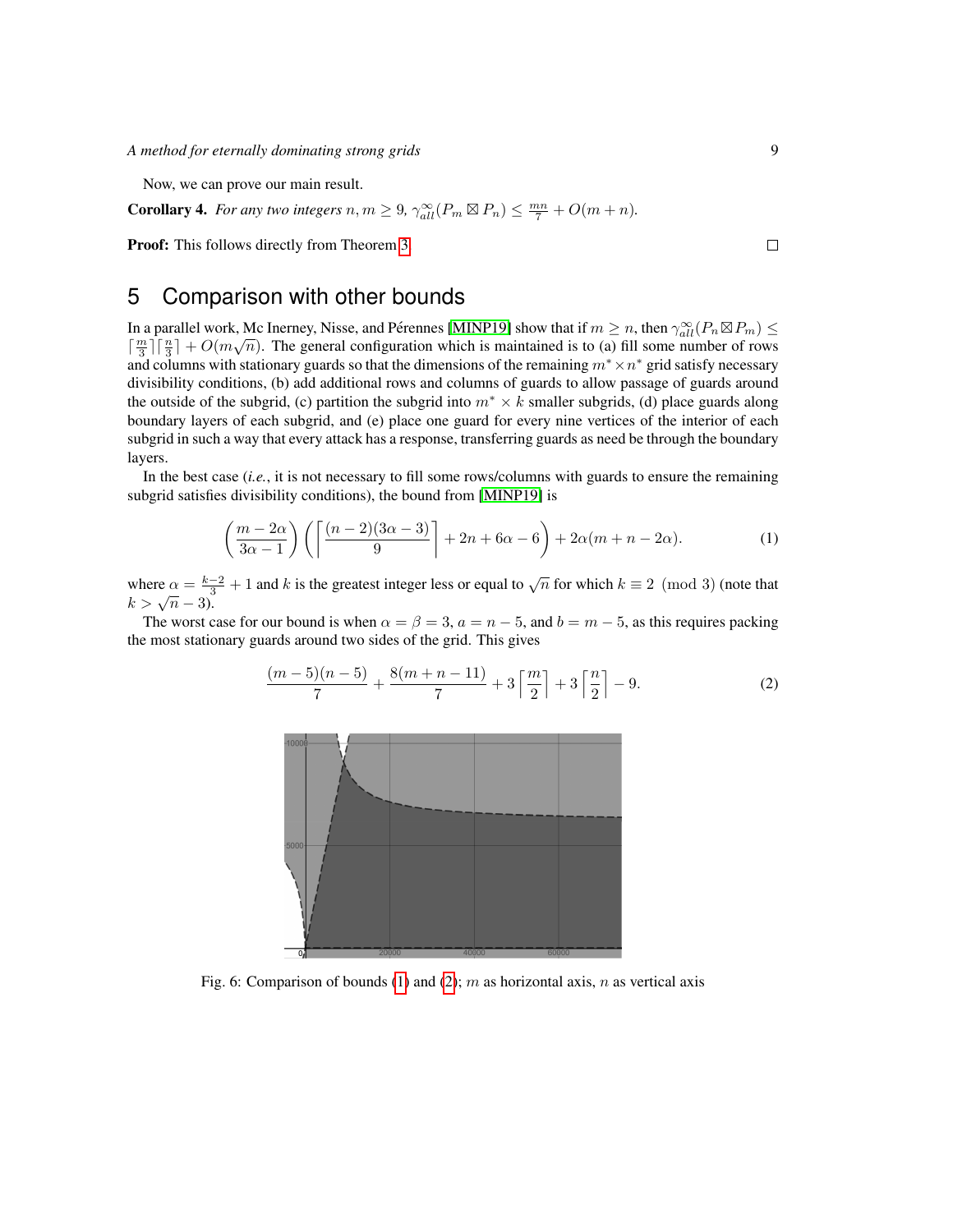The dark shaded region shown in the graph in Figure [6](#page-8-2) gives the values of m and n for which the bound in edark shaded region shown in the graph in Figure 0 gives the values of m and n for which the bound<br>in [\(2\)](#page-8-1) bests the bound in [\(1\)](#page-8-0), using  $k = \sqrt{n} - 3$  to express (1) as a function of m and n only. Note that the bounding function as  $m \to \infty$  eventually stays strictly between  $n = 6179$  and  $n = 6180$ , and thus our result is best when  $n < 6180$ .

We point out that the authors of [\[MINP19\]](#page-10-7) did not attempt to optimize the constants in their result (nor did we in this paper), only to show that the domination number plus some low order terms was an upper bound for  $\gamma_{all}^{\infty}$ . However, the "dense" guards surrounding each subgrid is an integral part of their argument, leading to the  $O(m\sqrt{n})$  term in their result which cannot be dropped (unless a new method is found to guard the boundaries). As a result, even with optimization of constants, our strategy should be preferred for sufficiently "skinny"  $n \times m$  strong grids.

### 6 Acknowledgements

This work was undertaken while the second, third, and fourth authors were affiliated with Dawson College, and while the eighth author was affiliated with Université de Montréal. The sixth author acknowledges the generous support of MITACS and the Globalink Program. The fourth and seventh authors received financial support for this research from the Fonds de recherche du Québec - Nature et technologies.

### **References**

- <span id="page-9-0"></span>[AF95] J. Arquilla and H. Fredricksen. "Graphing" an optimal grand strategy. *Military Oper. Res.*, 1(3):3–17, 1995.
- <span id="page-9-1"></span>[BCG+04] A. Burger, E. J. Cockayne, W. R. Gründlingh, C. M. Mynhardt, J. H. van Vuuren, and W. Winterbach. Infinite order domination in graphs. *J. Combin. Math. Combin. Comput.*, 50:179–194, 2004.
- <span id="page-9-8"></span>[BFM13] I. Beaton, S. Finbow, and J.A. MacDonald. Eternal domination numbers of 4 × n grid graphs. *J. Combin. Math. Combin. Comput.*, 85:33–48, 2013.
- <span id="page-9-5"></span>[BSL15] A. Braga, C. Souza, and O. Lee. The eternal dominating set problem for proper interval graphs. *Inform. Process. Lett.*, 115:582–587, 2015.
- <span id="page-9-4"></span>[CMINP20] N. Cohen, F. Mc Inerney, N. Nisse, and S. Perennes. Study of a combinatorial game in graphs through linear program- ´ ming. *Algorithmica*, 82(2):212–244, Feb 2020.
- <span id="page-9-3"></span>[CMM+18] N. Cohen, N. A. Martins, F. Mc Inerney, N. Nisse, S. Perennes, and R. Sampaio. Spy-game on graphs: Complexity ´ and simple topologies. *Theoret. Comput. Sci.*, 725:1–15, 2018.
- <span id="page-9-12"></span>[CWCF+] C.-M. Chavy-Waddy, D. Coakley, S. Finbow, M. Pazos, and M. van Bommel. Personal communication.
- <span id="page-9-9"></span>[DM17] A. Z. Delaney and M. E. Messinger. Closing the gap: Eternal domination on 3 × n grids. *Contrib. Discrete Math.*, 12(1):47–61, 2017.
- <span id="page-9-6"></span>[FMvB15] S. Finbow, M. E. Messinger, and M. F. van Bommel. Eternal domination in 3 × n grids. *Australas. J. Combin.*, 61:156–174, 2015.
- <span id="page-9-10"></span>[FvB20] S. Finbow and M. van Bommel. The eternal domination number for 3× n grid graphs. *Australas. J. Combin.*, 76(1):1– 23, 2020.
- <span id="page-9-2"></span>[GHH05] W. Goddard, S. M. Hedetniemi, and S. T. Hedetniemi. Eternal security in graphs. *J. Combin. Math. Combin. Comput.*, 52, 2005.
- <span id="page-9-7"></span>[GKM13] J. L. Goldwasser, W. F. Klostermeyer, and C. M. Mynhardt. Eternal protection in grid graphs. *Util. Math.*, 91:47–64, 2013.
- <span id="page-9-11"></span>[GPRT11] D. Gonçalves, A. Pinlou, M. Rao, and S. Thomassé. The domination number of grids. *SIAM J. Discrete Math.*, 25(3):1443–1453, 2011.